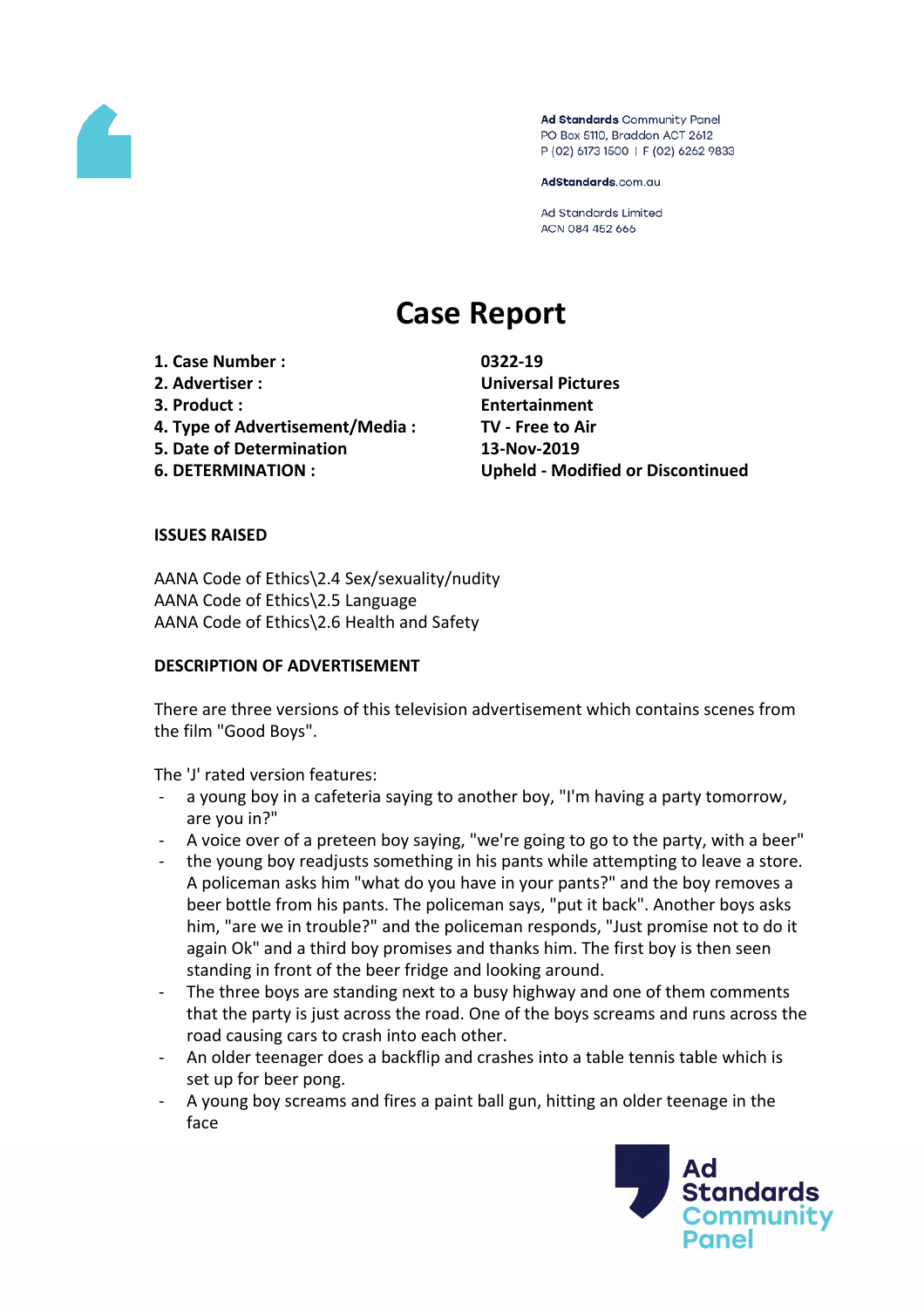

A young boy riding a bike is screaming as he goes down a hill, crashes into a bench and flies off the bike into the side of a van. He stands next to the van with two friends and an adult and tells them he is fine, while one of his arms appears to be dislocated. His two friends gag and the adult says, "oh hell no".

The 'M' rated version features:

- a boy's voice stating, "you cannot go to a kissing party not knowing how to kiss".
- a young girl spinning a bottle on the ground before kissing a boy while another boy looks at them disgusted.
- three boys are seated around a computer and one of them says, "I have an idea", he then appears to type the word 'porn' into a search engine. The boys react in horror to what they see on the screen
- a boy says, "if we don't get to that party I'll die".
- A boy riding a bike crashes into a bench and flies off the bike into the side of a van. He stands next to the van with two friends and an adult and tells them he is fine, while one of his arms appears to be dislocated. His two friends gag and the adult says, "oh hell no".
- the three boys are seen dancing on a lit-up dance floor
- the three boys are seen standing on tables in a busy food court
- A boy says to his friends, "guy's there's something I have to show you". He is then seen sitting in a sex swing in a bedroom. One of the boys comments, "an indoor swing" excitedly, and the three boys are seen playing on the swing. A younger girl enters the room and says, "that swing is for sexing. People do sex on it".

The 'A' rated version features:

- a boy's voice stating "Here's the plan, I'm going to go to the kissing party, with a beer so everyone knows that I'm not a fucking child." His friend responds, "so rude".
- a young girl spinning a bottle on the ground before kissing a boy while another boy looks at them disgusted.
- a young boy stands in front of a fridge full of beer in a shop and looks around.
- the young boy readjusts something in his pants while attempting to leave a store. A policeman asks him "what do you have in your pants?" The boy responds, "my penis". The policeman says, "pull it out" and the boy removes a beer bottle from his pants. He says, "I also have a big dick".

### **THE COMPLAINT**

A sample of comments which the complainant/s made regarding this advertisement included the following:

*I was watching the Simpson's with my 2 boys aged 10 and 12. The Good Biys trailer advertisement came on and featured the word Fuck. Both my children were shocked. It was unacceptable during a children appealing show*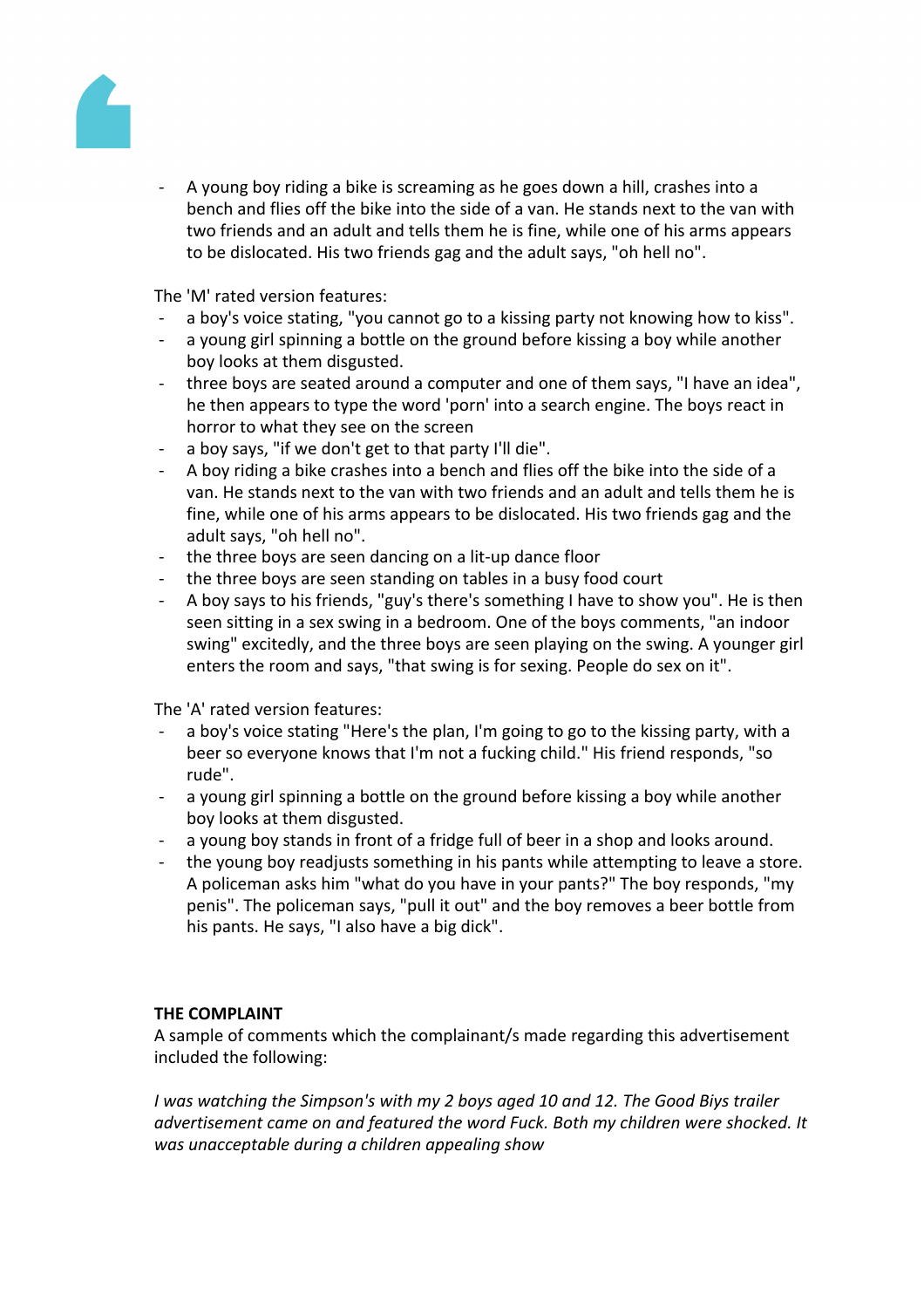

The ad portrays a 12 year old child in a sex swing. It was shown during half time of an *AFL football preliminary final just after 5.30pm. Highly inappropriate time for the ad to be showing given the audience for the finals. This ad has additionally been shown during broadcasts of Channel 10's show 'The Project', again in a family time slot. R rated movies should only be advertised in R timeslots.*

*The add featured the F word unfiltered. The movie was rated MA however the TV program I had chosen to watch with my family (Have you been paying attention) was not and I do not appreciate being shocked like this.*

*These boys were eight years old and using the word ''fucking''. In the other TV version shown at another instance they are playing with sex toys and tampons. I am watching a PG rated television show with my young family and this advert is completely inappropriate for the show it accompanies.*

# **THE ADVERTISER'S RESPONSE**

Comments which the advertiser made in response to the complainant/s regarding this advertisement include the following:

*The below response is in relation to the complaints received regarding the UNIVERSAL PICTURES advertising for GOOD BOYS, specifically in regards to the TVC advertisements depicting sex/nudity/language which has caused offence to some viewers.*

*Universal Pictures International Australasia adhere to the AANA Advertiser Code of Ethics.*

*Section 2.4 & 2.5 of the Code states "Advertising or Marketing Communications shall not present or portray sex/nudity/language unless it is justifiable in the context of the product or service advertised."*

*Good Boys is a comedy film which contains sexual & language references. It would therefore be reasonable to justify that our advertising materials have been produced within the context of the product being advertised.*

*Universal Pictures strive to advertise films of this content in a manner that remains appropriate for all consumers.*

*All advertising content from Universal Pictures is broadcast on FTA TV once rated by the Commercials Advice Board which is industry compliant with the advertising standards code of conduct.*

*To ensure due diligence, prior to activity going live IMD (on behalf of Universal Pictures) liaises with CAD to obtain approval on the GOOD BOYS TVC spots.*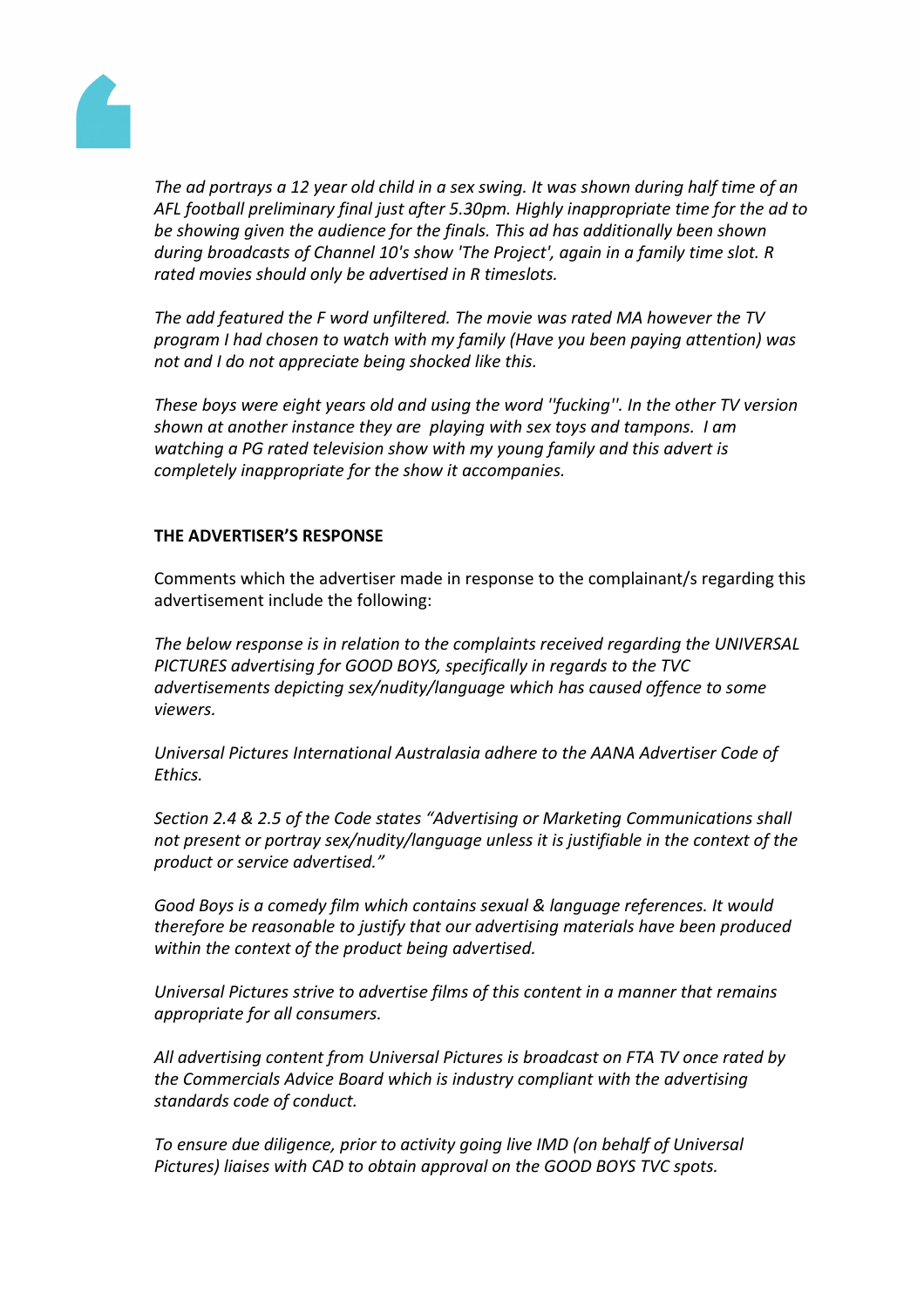

*Universal Pictures produced a number of TV spots for the GOOD BOYS TV campaign and each spot was classified by CAD:*

*The TV spot titled RunNoSwear received a J rating.*

*In this instance, we obtained CAD clearance to display the advertisement according to the guidelines provided for a J rating.*

*The following approval was obtained by Universal Pictures from CAD:*

*Parental Guidance/Warning "J" Definition: Parental Guidance Recommended/Care in placement May be broadcast at any time of day, except during P and C programs or adjacent to P or C periods. Exercise care when placing in programs principally directed to children*

*The above CAD guidelines were adhered to and the spot was cleared for broadcast at any time of day except in P or C rated programming.*

*Universal Pictures and MediaCom exercised care with the planning and selection of the TV schedule and focused on programming that skews 18+.*

*The TV spot titled KissingPartyNoSwear received an M rating.*

*In this instance, we obtained CAD clearance to display the advertisement according to the guidelines provided for a M rating.*

*The following approval was obtained by Universal Pictures from CAD:*

*"M" Definition: Recommended for viewing only by persons 15 and over. May be broadcast during specific hours, except during P and C programs or adjacent to P or C periods:*

*The above CAD guidelines were adhered to and the spot was cleared for broadcast at any time of day except in P or C rated programming. However, since receiving complaints we pulled this TV spot from all networks all together early in the campaign.*

*Universal Pictures and MediaCom exercised care with the planning and selection of the TV schedule and focused on programming that skews 16+.*

*The TV spot titled WeaponsHard received an A rating.*

*In this instance, we obtained CAD clearance to display the advertisement according to the guidelines provided for an A rating.*

*The following approval was obtained by Universal Pictures from CAD:*

*"A" Definition: Suitable for viewing only by persons 15 and over*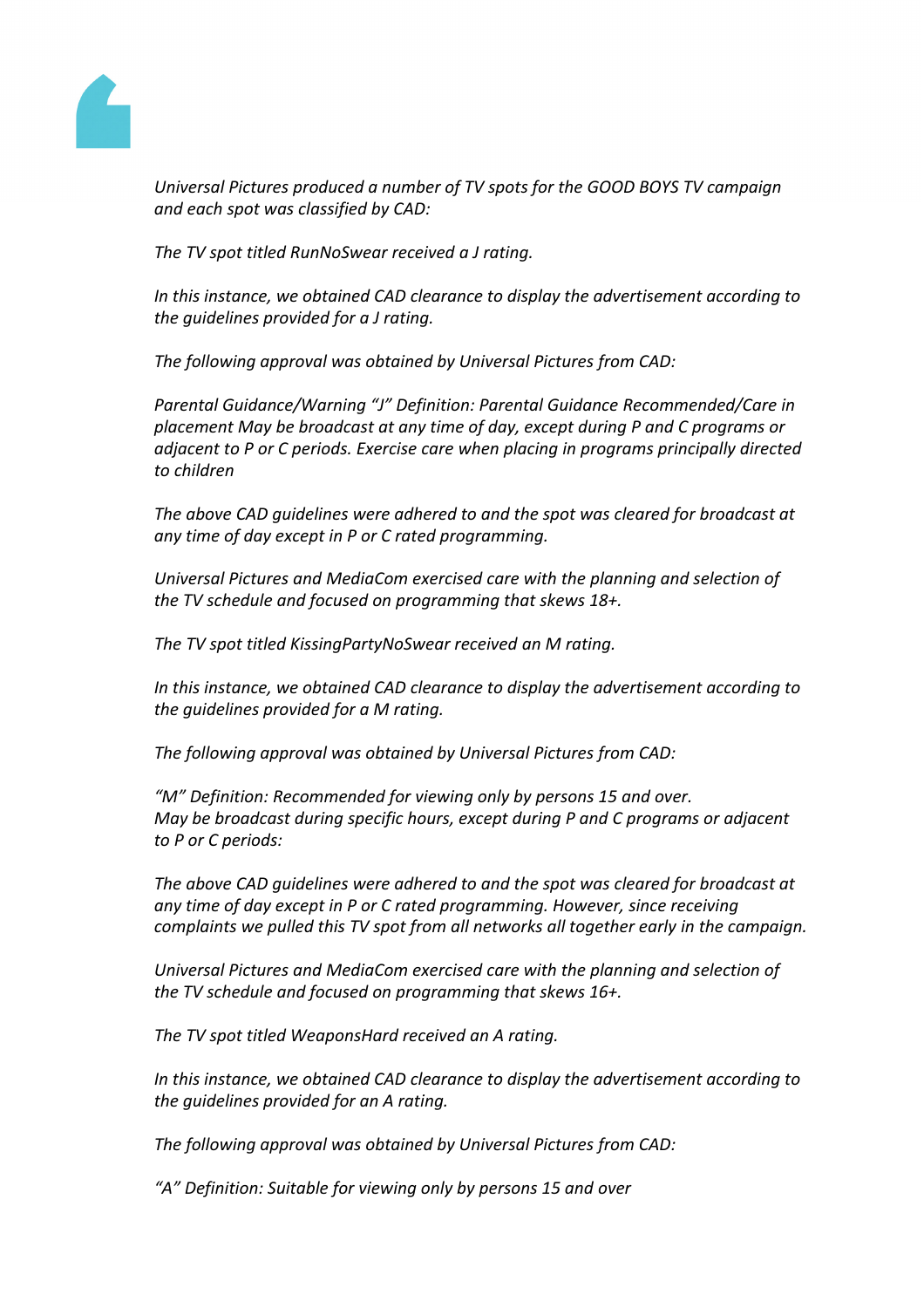

*May be broadcast between 8.30pm and 5.00am on any day. In addition to the time restrictions, a Commercial classified "A" must NOT be shown: Before 9.30 pm during Sports Programs and Films classified G or PG which commence before 8.30 pm and continue after 8.30 pm (unless it is a Film which is neither promoted to Children nor likely to attract a substantial Child audience).*

*The above CAD guidelines were adhered to and Universal Pictures and MediaCom exercised care with the planning and selection of the TV schedule and focused on programming that skews 16+.*

*Please also note that all advertising materials for this film have displayed the (Check the Classification) logo for the required duration & updated once the film was classified.*

*We apologise for any distress caused and would like to reassure all parties involved that we have adhered to all required standards and the industry code of conduct in relation to the advertising materials and placements for this film.*

*Please let us know if you require any further substantiation.*

# **THE DETERMINATION**

The Ad Standards Community Panel (the Panel) considered whether this advertisement breaches Section 2 of the AANA Code of Ethics (the Code).

The Panel noted the complainants' concerns that:

- The advertisement features a child using the f-word
- Features sexual references which were inappropriate for the audiences likely to be viewing the advertisement
- Features images of children in a sex swing
- Is an advertisement for an 'MA' rated movie which is inappropriate to be shown to general audiences?
- Showed a 12-year-old boy being offered alcohol

The Panel viewed the advertisement and noted the advertiser's response.

The Panel noted there were three versions of this television advertisement, rated 'J', 'M' and 'A'.

The Panel considered whether the advertisement was in breach of Section 2.4 of the Code. Section 2.4 of the Code states: "Advertising or Marketing Communications shall treat sex, sexuality and nudity with sensitivity to the relevant audience".

The Panel considered the 'J' rated version of the advertisement.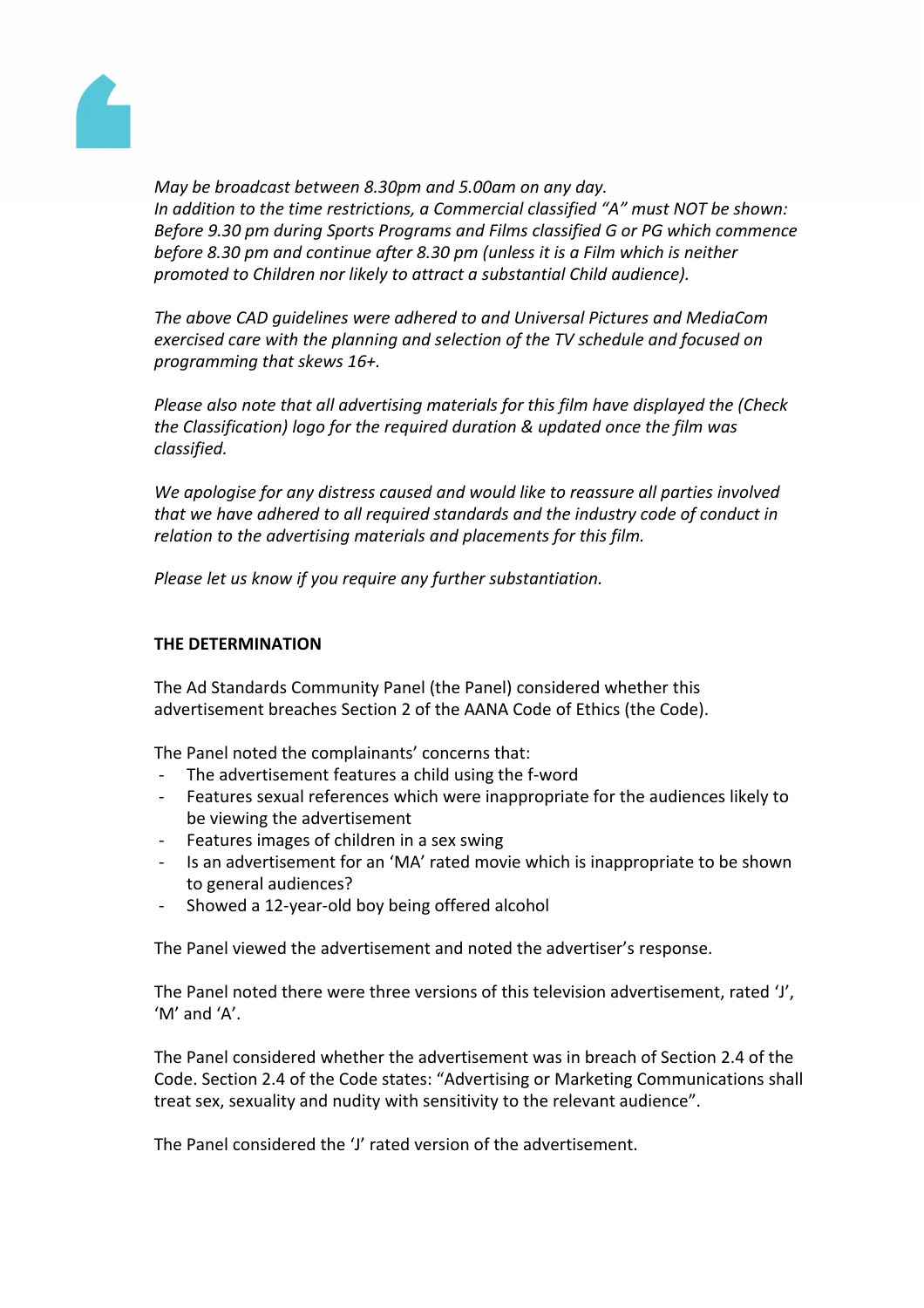

The Panel first considered whether this version of the advertisement contained sex. The Panel noted the dictionary definition of sex most relevant to this section of the Code of Ethics is 'sexual intercourse; sexually stimulating or suggestive behaviour.' (Macquarie Dictionary 2006).

The Panel considered that there was no reference to, or depiction of sexual activity in this version of the advertisement. The Panel considered that this version of the advertisement did not contain sex.

The Panel considered whether this version of the advertisement contained nudity and noted that the dictionary definition of nudity includes 'something nude or naked', and that nude and naked are defined to be 'unclothed' and includes something 'without clothing or covering'.

The Panel noted that all people depicted in the advertisement were fully clothed, and that this version of the advertisement did not contain nudity.

The Panel considered whether this version of the advertisement depicted sexuality. The Panel noted the definition of sexuality includes 'sexual character, the physical fact of being either male or female; the state or fact of being heterosexual, homosexual or bisexual; sexual preference or orientation; one's capacity to experience and express sexual desire; the recognition or emphasising of sexual matters.' The Panel noted that for the application of the term in the Code, the use of male or female actors in an advertisement is not of itself a depiction of sexuality.

The Panel considered that there were no sexual references or depictions in this version of the advertisement. The Panel considered that this version of the advertisement did not contain sexuality.

The Panel then considered the 'M' rated version of the advertisement.

The Panel first considered whether this version of the advertisement contained sex.

The Panel noted the scene where the children are playing spin the bottle and a young girl and boy kiss, with saliva in a string between their mouths as they pull away. The Panel considered that the depiction of the kiss is in the context of a well-known game played a children's parties and the kiss is depicted in a gross way, with one young boy reacting with disgust. The Panel considered that the kiss was not sexually stimulating, or suggestive behaviour and that this scene did not contain sex.

The Panel noted the scene where the boys appear to search for porn on the internet. The Panel noted that the content of the screen is not shown and the boys react to the content in a horrified manner, and not in a way which is sexually stimulating or suggestive. The Panel considered that this scene did not contain sex.

The Panel noted the depiction of the boys playing on the sex swing, and the young girl's description of the swing as being for sex. The Panel considered that the boys'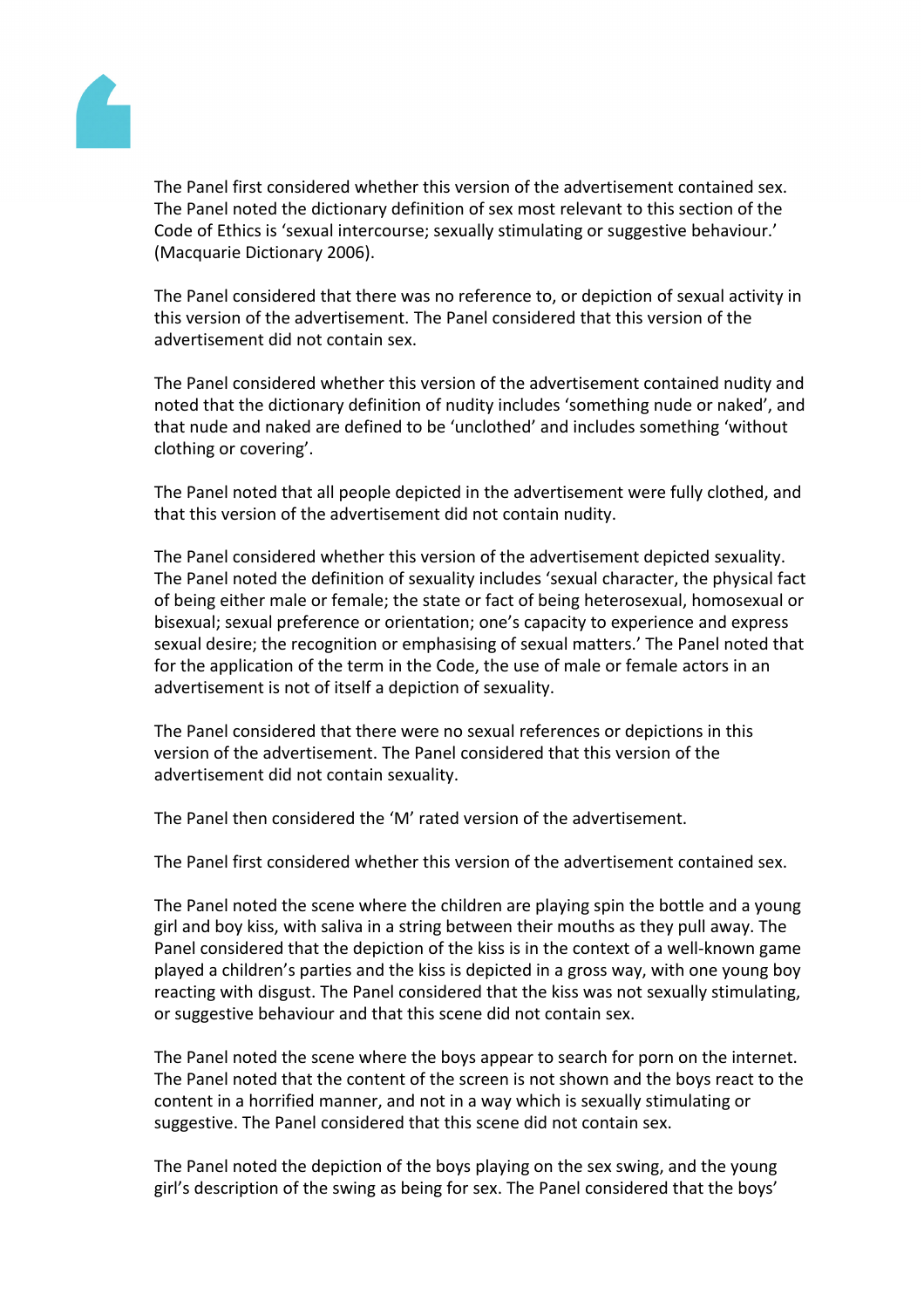

behaviour and the girl's explanation were naive and not sexual in nature. The Panel considered that this scene, and this version of the advertisement did not contain sex.

The Panel considered whether this version of the advertisement contained nudity.

The Panel noted that all people depicted in the advertisement were fully clothed, and that this version of the advertisement did not contain nudity.

The Panel considered whether this version of the advertisement depicted sexuality.

The Panel noted the scene whether the boys appear to search for porn, and considered that this act could be considered to be the boys exploration of their sexuality, and considered that this scene could be seen as a depiction of sexuality.

The Panel also considered that the reference to a kissing party and the depiction of children playing the spin the bottle game and kissing could also be a depiction of sexuality, as although the actors are depicted as children – the theme of the movie and of these scenes is of preteens and teens discovering about sex and their own developing sexuality.

The Panel noted the depiction of the boys playing on the sex swing, and the young girl's description of the swing as being for sex. The Panel considered that this scene could be considered to be a recognition of sexual matters, and that this scene did contain sexuality.

The Panel then considered whether this version of the advertisement treated the issue of sexuality with sensitivity to the relevant audience.

The Panel considered the meaning of 'sensitive' and noted that the definition of sensitive in this context can be explained as indicating that 'if you are sensitive to other people's needs, problems, or feelings, you show understanding and awareness of them.' (https://www.collinsdictionary.com/dictionary/english/sensitive)

The Panel considered that the requirement to consider whether sexual suggestion is 'sensitive to the relevant audience' is a concept requiring them to consider who the relevant audience is and to have an understanding of how they might react to or feel about the advertisement – the concept of how subtle sexual suggestion is or might be is relevant to the Panel considering how children, and other sections of the community, might consider the advertisement.

The Panel considered that this version of the advertisement had received a 'M' rating from ClearAds, meaning that it "May be broadcast during the following hours, except during P and C programs or adjacent to P or C periods:

Weekdays (schooldays): 7.30pm – 6.00am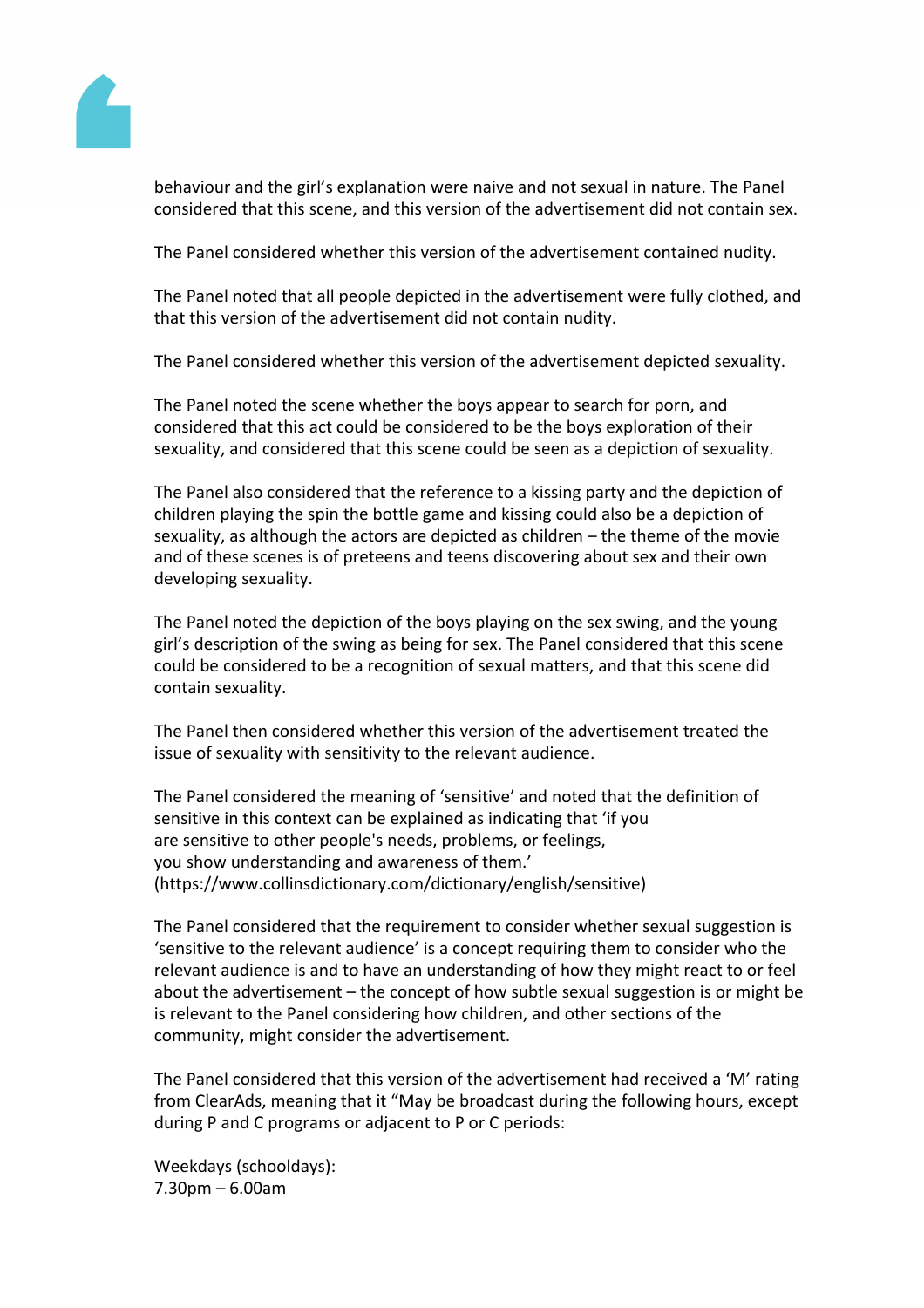

12 noon - 3.00pm Public Holidays, Weekdays (school holidays) & Weekends: 7.30pm – 6.00am In addition to the time restrictions, a Commercial classified "M" must NOT be shown: Between 5.00 am – 6.00 am and 7.30 pm - 8.30 pm during a Sports Program, or a Program classified G or PG; and Before 9.30 pm during Sports Programs and Films classified G or PG which commence

before 8.30 pm and continue after 8.30 pm (unless it is a Film which is neither promoted to Children nor likely to attract a substantial Child audience)."

The Panel noted complainants had stated that they had seen this version of the advertisement during 'The Project' before 7:30 and the AFL at 5:30pm, and that this would not have been in accordance with the advertisement's rating. The Panel noted that it is not within its jurisdiction to determine whether an advertisement had been shown outside of its timeslot, and that concerns of this nature should be directed to the television station or Free TV Australia.

The Panel considered that the audience for this advertisement would be those watching television after 7:30pm, and that this audience would be broad and would likely include children watching television with their parents.

The Panel noted that the Practice Note for the Code provides: "Models who appear to be minors should not be used in sexualised poses."

The Panel considered that the reference to the kissing party and the depiction of the two preteens kissing was in the context of a well-known coming-of-age movie theme, and was not a depiction which inappropriately sexualised the children.

Similarly, the Panel considered that the scenes of the boys searching for porn to find out how to kiss, and playing with a sex swing not knowing what it was for was a depiction which humorously referenced the awkward ways in which children can learn about sexuality, and there was actually no depictions of children engaged in or about to engage in sexual type behaviour.

The Panel considered that the sexual references and depictions in the advertisement were mild and would not be considered inappropriate for an audience watching television after 7:30 at night.

The Panel considered that this version of the advertisement did treat sex, sexuality and nudity with sensitivity to the relevant audience and did not breach Section 2.4 of the Code.

The Panel then considered the 'A' rated version of the advertisement.

The Panel first considered whether this version of the advertisement contained sex.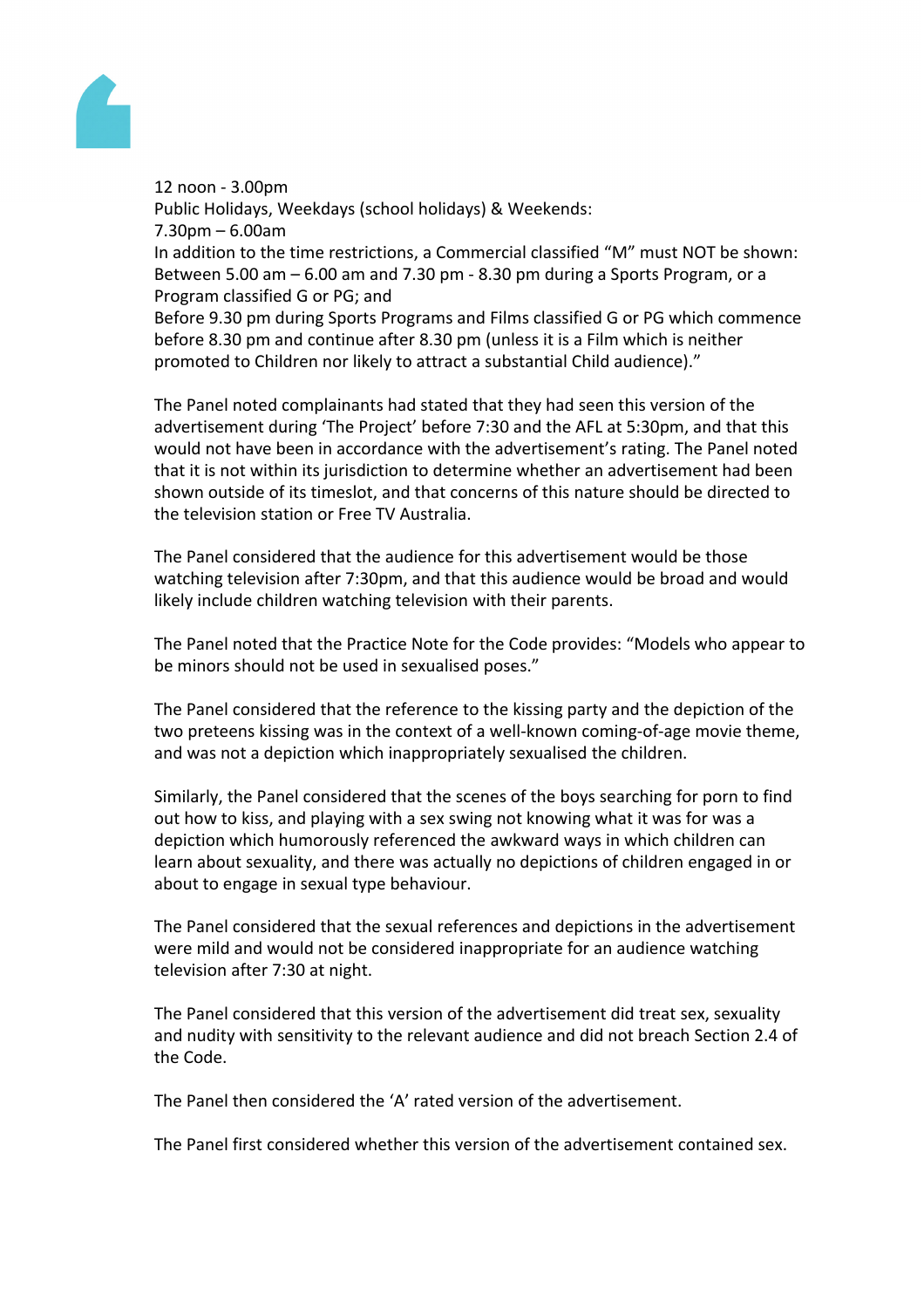

In line with the discussion for the 'M' rated advertisement, the Panel considered that the kissing scene was not sexually stimulating, or suggestive behaviour and that this version of the advertisement did not contain sex.

The Panel considered whether this version of the advertisement contained nudity.

The Panel noted that all people depicted in the advertisement were fully clothed, and that this version of the advertisement did not contain nudity.

The Panel considered whether this version of the advertisement depicted sexuality.

The Panel noted that the young boy makes two comments about his penis, in relation to trying to steal a beer in his pants. The Panel considered that the young boy's reference to the size of his genitalia could be considered a depiction of sexuality.

The Panel also considered that the reference to a kissing party and the depiction of children playing the spin the bottle game and kissing could also be a depiction of sexuality.

The Panel then considered whether this version of the advertisement treated the issue of sexuality with sensitivity to the relevant audience.

The Panel noted that this version of the advertisement had been given an 'A' rating by ClearAds and this meant that the advertisement "May be broadcast between 8.30pm and 5.00am on any day. In addition to the time restrictions, a Commercial classified "A" must NOT be shown: Before 9.30 pm during Sports Programs and Films classified G or PG which commence before 8.30 pm and continue after 8.30 pm (unless it is a Film which is neither promoted to Children nor likely to attract a substantial Child audience)."

The Panel noted complainants' had stated that they had seen this version of the advertisement after 8:30pm, during 'the Simpsons' and 'Have You Been Paying Attention'. The Panel noted that the audience for this time slot would be mostly older children, teenagers and adults.

The Panel considered that the references to the boy's genitalia were made in the humorous context of a young boy trying to sound more grown up than he is. The Panel considered the adults react to the young boy's comments as though they are humorous, and the boy is not sexualised or treated as a sexual being by the adults.

The Panel considered that the reference to the kissing party and the depiction of the two preteens kissing was in the context of a well-known coming-of-age movie theme and was not a depiction which inappropriately sexualised the children.

The Panel considered that the sexual references and depictions in the advertisement were mild and would not be considered inappropriate for an audience watching television after 8:30 at night.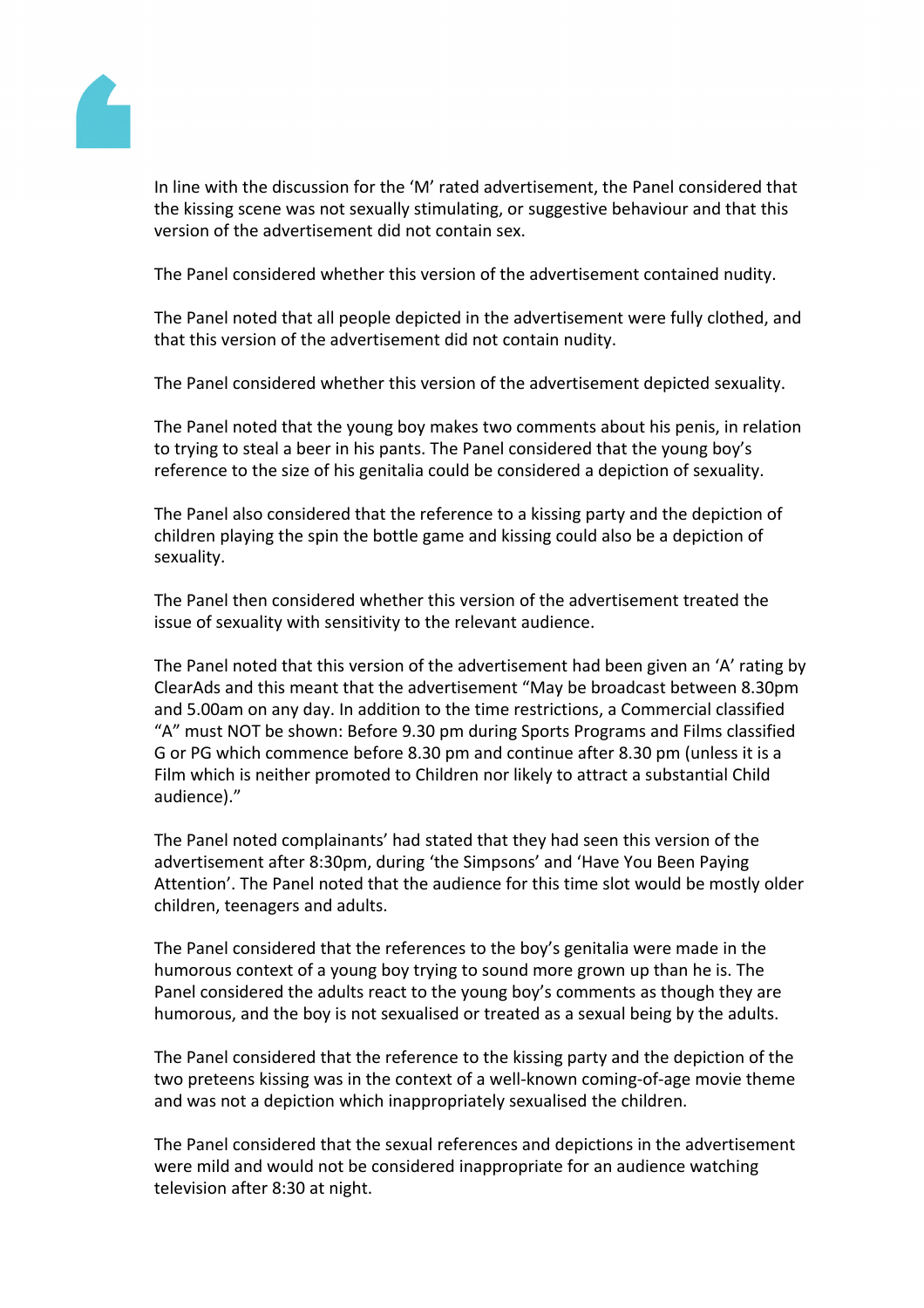

The Panel considered that this version of the advertisement did treat sex, sexuality and nudity with sensitivity to the relevant audience and did not breach Section 2.4 of the Code.

The Panel then considered whether the advertisement was in breach of Section 2.5 of the Code. Section 2.5 of the Code states: "Advertising or Marketing Communications shall only use language which is appropriate in the circumstances (including appropriate for the relevant audience and medium). Strong or obscene language shall be avoided".

The Panel considered the 'J' and 'M' rated versions of the advertisement did not feature the scene with the child swearing.

The Panel considered the 'A' rated version of the advertisement.

The Panel noted the advertiser's response that it was justifiable for an advertisement for a film which featured sexual themes and strong language to contain sexual themes and language.

The Panel noted the advertisement was played in timeslots appropriate for the 'A' rating.

The Panel noted the complainant's concern that the advertisement featured a child saying the 'f-word'.

The Panel noted the Practice Note for the Code provides that, "The "f" and "c" words are generally not permitted."

The Panel considered that the community generally has a higher level of concern about strong language when it is spoken by a child.

The Panel note that it had previously considered a complaint for a television advertisement featuring a young boy appearing to swear in case 0466-17. In this case:

"The Board considered that the depiction of a young boy appearing and sounding to utter a strong swear word, where the inclusion of a beep over his voice accentuates and increases the impact of the implied language is not appropriate in the context of promoting a food product. Consistent with its previous determinations in case 0423/17, 0013/11 and 0261/15, the Board considered that the advertisement's strong inference of a child saying strong language is inappropriate and determined that the advertisement did breach Section 2.5 of the Code."

A minority of the Panel considered that the child's language was in the context of the movie being promoted and that the language used would not be unfamiliar to or inappropriate for an audience watching television after 8:30pm.